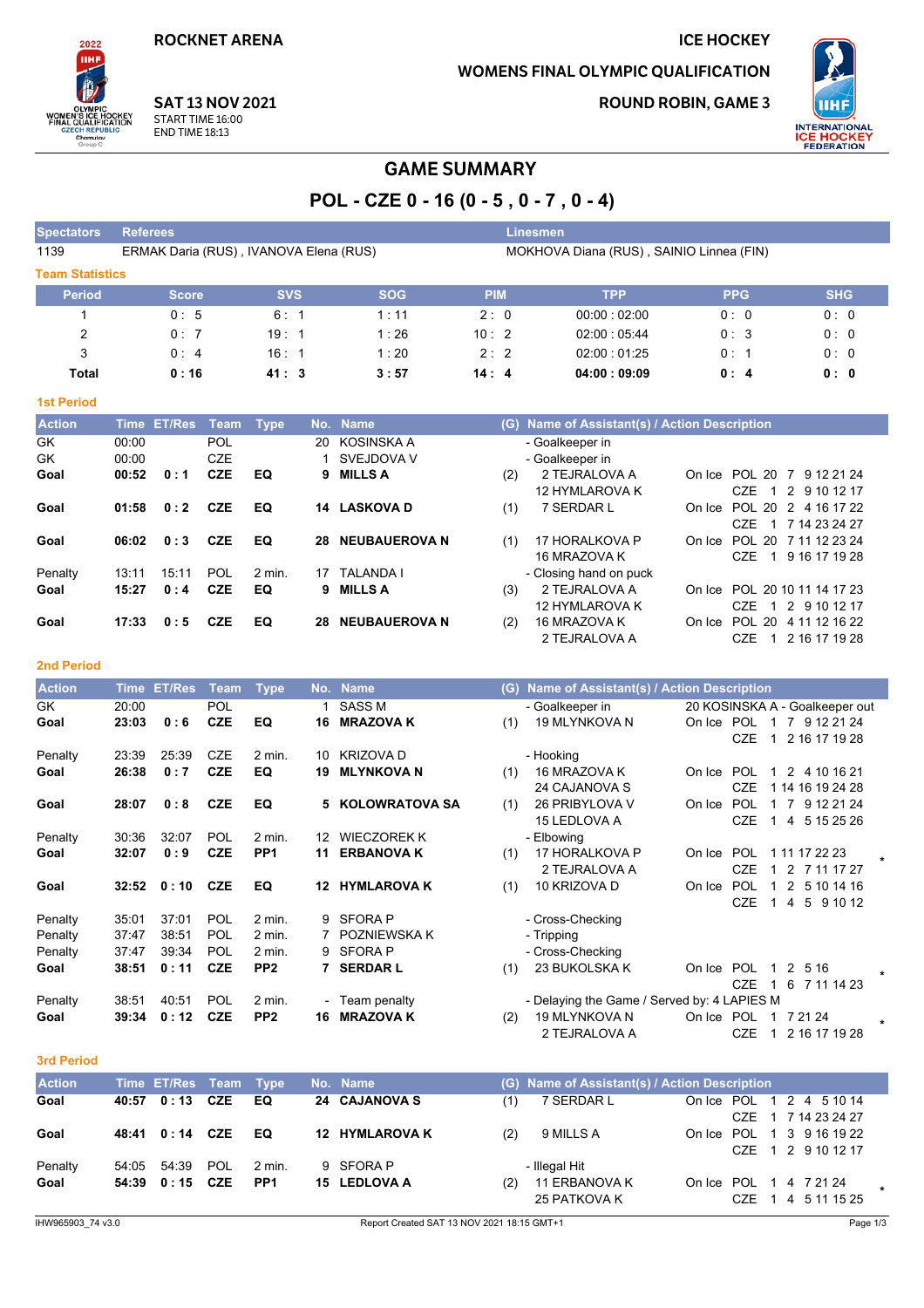### **ROCKNET ARENA**

## **ICE HOCKEY**

### **WOMENS FINAL OLYMPIC QUALIFICATION**

**ROUND ROBIN, GAME 3** 



| <b>IIHF</b>                |
|----------------------------|
|                            |
|                            |
| <b>OLYMPIC</b>             |
| <b>WOMEN'S ICE HOCKEY</b>  |
| <b>FINAL QUALIFICATION</b> |
| <b>CZECH REPUBLIC</b>      |
| Chomutov                   |
|                            |

Action

Penalty

Goal

GK

GK

 $2022$ 

#### **SAT 13 NOV 2021** START TIME 16:00

 $CZE$ 

**CZE** 

POL

CZE

**END TIME 18:13** 

56:13 58:13

58:24 0:16

60:00

60:00

#### (G) Name of Assistant(s) / Action Description Time ET/Res Team Type No. Name - Hooking  $2$  min. 14 LASKOVA D 28 NEUBAUEROVA N 16 MRAZOVA K On Ice POL 111 17 19 22 23 EQ  $(3)$ CZE 1 2 16 17 19 28

Team : CZE - Czech Republic

1 SASS M - Goalkeeper out 1 SVEJDOVA V - Goalkeeper out

### **Goalkeeper Records**

#### Team: POL - Poland

| No. Name          | <b>SOG</b> | <b>SVS</b> | <b>MIP</b> | No. Name           | <b>SOG</b> | <b>SVS</b> | <b>MIP</b> |
|-------------------|------------|------------|------------|--------------------|------------|------------|------------|
| SASS Martyna      | 46         | 35         | 40:00      | SVEJDOVA Viktorie  |            |            | 60:00      |
| 20 KOSINSKA Agata |            |            | 20:00      | 29 PESLAROVA Klara |            |            |            |

### **Game Statistics**

| Team: POL (White) |                           |   |             |             |            |             |             |              |        |             |                |                |           |                |              |
|-------------------|---------------------------|---|-------------|-------------|------------|-------------|-------------|--------------|--------|-------------|----------------|----------------|-----------|----------------|--------------|
|                   | Head Coach: BEDNAR Ivan   |   |             |             |            |             |             |              |        |             | Shots on Goal  |                |           |                |              |
| No. Pos.          | <b>Name</b>               | G | Α           | P           | <b>PIM</b> | FO+         | FO-         | <b>FO+/-</b> | FO%    |             | $\overline{2}$ | $\overline{3}$ | <b>OT</b> | <b>TS</b>      | $+/-$        |
| 7 F               | POZNIEWSKA Karolina +C    | 0 | 0           | $\Omega$    | 2          |             | 6           | $-5$         | 14.29  | 0           | $\Omega$       | 0              |           | 0              | $-4$         |
| D<br>9            | SFORA Patrycja            | 0 | 0           | $\Omega$    | 6          | 0           | $\Omega$    | 0            | 0.00   | 0           | $\Omega$       | 0              |           | 0              | $-4$         |
| 12 F              | <b>WIECZOREK Kamila</b>   | 0 | 0           | 0           | 2          | 3           | 10          | $-7$         | 23.08  | 0           | 0              | 0              |           | 0              | $-5$         |
| D<br>21           | <b>CHRAPEK Klaudia</b>    | 0 | $\Omega$    | $\Omega$    | 0          | $\mathbf 0$ | 0           | $\Omega$     | 0.00   | $\mathbf 0$ | $\Omega$       | $\Omega$       |           | 0              | $-4$         |
| 24 F              | SIKORSKA Wiktoria         | 0 | 0           | $\Omega$    | $\Omega$   |             | 0           | $\mathbf{1}$ | 100.00 | 0           |                |                |           | $\overline{2}$ | $-4$         |
| 2 D               | <b>GOGOC Wiktoria</b>     | 0 | 0           | 0           | 0          | 0           | 0           | 0            | 0.00   | 0           | 0              | 0              |           | 0              | $-4$         |
| 5 D               | ZIELINSKA Julia           | 0 | 0           | $\mathbf 0$ | 0          | $\mathbf 0$ | $\Omega$    | 0            | 0.00   | 1           | $\mathbf 0$    | 0              |           | 1              | $-2$         |
| 10 F              | LASKAWSKA Sylwia          | 0 | 0           | $\Omega$    | 0          |             |             | 0            | 50.00  | 0           | 0              | $\Omega$       |           | 0              | $-4$         |
| F<br>14           | <b>TOMCZOK Olivia</b>     | 0 | 0           | $\mathbf 0$ | 0          | 0           | $\mathbf 0$ | $\mathbf 0$  | 0.00   | 0           | $\mathbf 0$    | 0              |           | 0              | $-3$<br>$-5$ |
| 16 F              | CZARNECKA Ewelina +A (BP) | 0 | $\mathbf 0$ | $\Omega$    | $\Omega$   | 3           | 13          | $-10$        | 18.75  | 0           | $\Omega$       | $\Omega$       |           | $\Omega$       |              |
| 4 F               | LAPIES Magdalena          | 0 | 0           | 0           | 0          | 0           | 0           | 0            | 0.00   | 0           | 0              | 0              |           | 0              | $-4$         |
| D<br>11           | <b>KORKUZ Dominika</b>    | 0 | 0           | $\mathbf 0$ | 0          | 0           | 0           | 0            | 0.00   | 0           | 0              | 0              |           | 0              | $-4$         |
| F<br>17           | <b>TALANDA Ida</b>        | 0 | $\Omega$    | 0           | 2          | 5           | 8           | $-3$         | 38.46  | 0           | $\mathbf 0$    | 0              |           | 0              | $-3$         |
| 22 F              | DZIWOK Wiktoria           | 0 | 0           | 0           | 0          | 0           | 0           | 0            | 0.00   | 0           | $\mathbf 0$    | 0              |           | 0              | $-4$         |
| 23 D              | STRZELECKA Joanna         | 0 | $\Omega$    | $\Omega$    | $\Omega$   | 0           | $\Omega$    | $\Omega$     | 0.00   | 0           | $\Omega$       | $\Omega$       |           | 0              | $-3$         |
| 3 D               | <b>KAMINSKA Natalia</b>   | 0 | 0           | 0           | 0          | 0           | 0           | 0            | 0.00   | 0           | 0              | 0              |           | 0              | $-1$         |
| 15 D              | <b>WCISLO Alicja</b>      | 0 | 0           | 0           | 0          | 0           | 0           | $\Omega$     | 0.00   | 0           | $\mathbf 0$    | 0              |           | 0              | $\mathbf 0$  |
| 19 F              | ORAWSKA Joanna            | 0 | $\Omega$    | $\mathbf 0$ | $\Omega$   | $\Omega$    | $\Omega$    | $\Omega$     | 0.00   | $\Omega$    | $\Omega$       | $\Omega$       |           | 0              | $-2$         |
| 1 GK              | <b>SASS Martyna</b>       | 0 | 0           | 0           | 0          |             |             |              |        | 0           | $\mathbf 0$    | 0              |           | 0              |              |
| 20 GK             | KOSINSKA Agata            | 0 | 0           | 0           | 0          |             |             |              |        | 0           | 0              | 0              |           | 0              |              |
| Total             |                           | 0 | 0           | 0           | 12         | 14          | 38          | $-24$        | 26.92  | 1           | 1              |                |           | 3              |              |

| Team: CZE (Red) |                                 |                |                |                |                |       |                |          |        |                |                |                      |                 |          |
|-----------------|---------------------------------|----------------|----------------|----------------|----------------|-------|----------------|----------|--------|----------------|----------------|----------------------|-----------------|----------|
|                 | <b>Head Coach: PACINA Tomas</b> |                |                |                |                |       |                |          |        |                |                | <b>Shots on Goal</b> |                 |          |
| No. Pos.        | <b>Name</b>                     | G.             | A              | P              | <b>PIM</b>     | $FO+$ | FO-            | $FO+/-$  | FO%    |                | $\overline{2}$ | 3                    | <b>TS</b><br>OT | $+/-$    |
| 14 D            | LASKOVA Dominika                |                | 0              |                | 2              | 0     | 0              | 0        | 0.00   | 2              |                |                      | 4               | $+3$     |
| 16 F            | MRAZOVA Katerina +A             | 2              | 4              | 6              | 0              | 10    |                | 3        | 58.82  | 0              | 5              |                      | 5               | $+5$     |
| 19 F            | <b>MLYNKOVA Natalie</b>         |                | $\overline{2}$ | 3              | $\Omega$       | 0     |                | 0        | 0.00   | 0              | 2              |                      | 3               | $+5$     |
| 24 D            | CAJANOVA Sara                   |                |                | 2              | $\Omega$       | 0     |                | -1       | 0.00   | 1              |                | 2                    | 4               | $+3$     |
| 28 F            | NEUBAUEROVA Noemi               | 3              | $\Omega$       | 3              | $\Omega$       | 0     | $\Omega$       | $\Omega$ | 0.00   | $\overline{2}$ | $\mathbf{0}$   | 4                    | 6               | $+5$     |
| 2 D             | <b>TEJRALOVA Aneta</b>          | 0              | 5              | 5              | 0              | 0     | 0              | 0        | 0.00   | 0              | 2              | 0                    | 2               | $+6$     |
| 9 F             | MILLS Alena +C                  | $\overline{2}$ |                | 3              | 0              | 8     | $\overline{2}$ | 6        | 80.00  | $\overline{2}$ | 4              | $\Omega$             | 6               | $+5$     |
| 10 F            | <b>KRIZOVA Denisa</b>           | 0              |                |                | $\overline{2}$ | 0     |                | $\Omega$ | 0.00   | 0              | $\mathbf{0}$   |                      |                 | $+4$     |
| 12 F            | <b>HYMLAROVA Klara</b>          | 2              | 2              | 4              | 0              | 3     | 0              | 3        | 100.00 |                | $\overline{2}$ |                      | 4               | $+4$     |
| 17 D            | HORALKOVA Pavlina (BP)          | $\Omega$       | $\overline{2}$ | $\overline{2}$ | 0              | 0     | 0              | $\Omega$ | 0.00   | 1              | $\Omega$       | $\Omega$             |                 | $+7$     |
| 4 D             | PEJSOVA Daniela                 | 0              | 0              | 0              | 0              | 0     | 0              | 0        | 0.00   | 0              | 0              | 0                    | $\Omega$        | $+2$     |
| 5 D             | KOLOWRATOVA Samantha Ahn +A     |                | $\Omega$       |                | 0              | 0     | 0              | $\Omega$ | 0.00   | 0              |                | 0                    |                 | $+2$     |
| 15 F            | <b>LEDLOVA Aneta</b>            |                |                | 2              | 0              |       | 0              |          | 100.00 | 0              | 0              |                      |                 | $+1$     |
| 25 F            | PATKOVA Kristyna                | 0              |                |                | 0              | 0     | 0              | 0        | 0.00   | 0              | $\mathbf{0}$   | 2                    | 2               | $+1$     |
| 26 F            | PRIBYLOVA Vendula               | 0              |                | 1              | 0              | 6     | $\overline{2}$ | 4        | 75.00  | 0              | 1              | $\Omega$             |                 | $+1$     |
| 6 D             | <b>TRNKOVA Andrea</b>           | 0              |                | 0              | 0              | 0     | 0              | $\Omega$ | 0.00   | 1              | 2              | $\Omega$             | 3               | $\Omega$ |